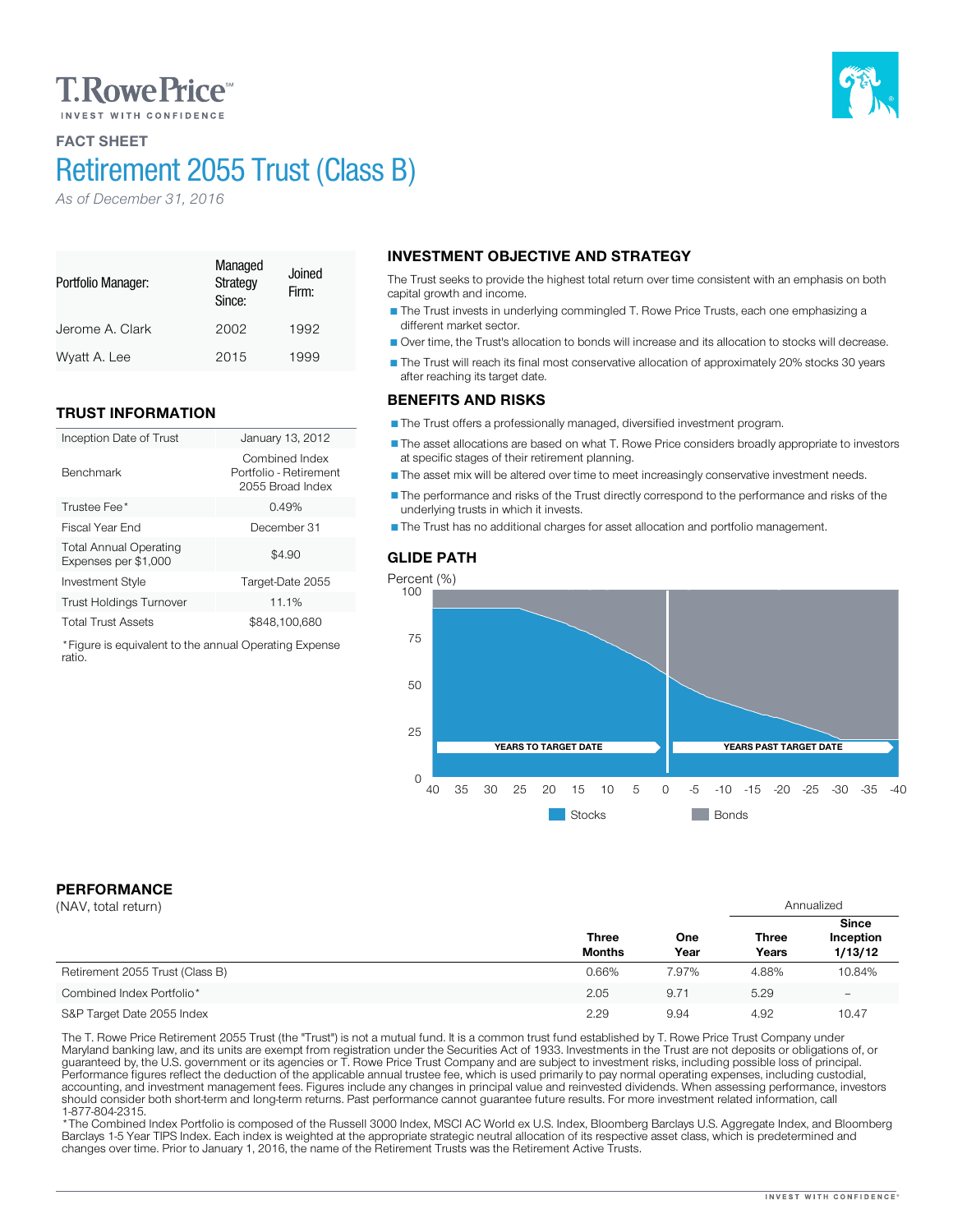#### **HOLDINGS**

| <b>Equity Holdings</b>                     | % of Trust |
|--------------------------------------------|------------|
| <b>TRP Growth Stock Trust</b>              | 20.9%      |
| TRP U.S. Value Equity Trust                | 19.4       |
| <b>TRP International Core Equity Trust</b> | 8.0        |
| TRP International Value Equity Trust       | 7.6        |
| <b>TRP Equity Index Trust</b>              | 7.5        |
| TRP International Growth Equity Trust      | 7.2        |
| TRP Emerging Markets Equity Trust          | 3.6        |
| TRP U.S. Mid-Cap Value Equity Trust        | 3.5        |
| TRP U.S. Mid-Cap Growth Equity Trust       | 3.2        |
| TRP U.S. Small-Cap Value Equity Trust      | 2.6        |
| TRP U.S. Small-Cap Core Equity Trust       | 2.6        |
| <b>TRP Real Assets Trust</b>               | 2.3        |
| <b>TRP New Horizons Trust</b>              | 1.8        |

| <b>Fixed Income Holdings</b>           | % of Trust |
|----------------------------------------|------------|
| <b>TRP Bond Trust I</b>                | 6.8%       |
| TRP U.S. High Yield Trust              | 1.1        |
| <b>TRP Emerging Markets Bond Trust</b> | 1.1        |
| <b>TRP International Bond Trust</b>    | nя         |

## ASSET DIVERSIFICATION



### MANAGEMENT

The Retirement Trusts are managed by Jerome Clark and Wyatt Lee. The portfolio managers are responsible for the strategic design and day-to-day<br>management of the Trusts. This includes portfolio design, positioning, perform research analysts.

#### Additional Disclosures

The principal value of the Retirement Trusts is not guaranteed at any time, including at or after the target date, which is the approximate year an investor plans to retire (assumed to be age 65) and likely stop making new may not be an appropriate investment even if the investor is retiring on or near the target date. The trusts are allocated among a broad range of underlying T. Rowe<br>Price stock and bond portfolios. The allocations for the focus on supporting an income stream over a longterm postretirement withdrawal horizon. The trusts are not designed for a lump-sum redemption at the target date and do not guarantee a particular level of income. The trusts maintain a substantial allocation to equities both prior to and after the target date, which can result in greater volatility over shorter time horizons.

Source for Bloomberg Barclays index data: Bloomberg Index Services Ltd. Copyright 2017, Bloomberg Index Services Ltd. Used with permission.<br>Source for MSCI data: MSCI. MSCI makes no express or implied warranties or represe

approved, reviewed or produced by MSCI.<br>Russell Investment Group is the source and owner of the trademarks, service marks and copyrights related to the Russell Indexes. Russell® is a trademark of<br>Russell Investment Group.

Russell Investment Group. Source Group and Group", "Same Standard Group", "Standard Group", and "500" are trademarks of Standard & Poor's, and have been licensed for use by T. Rowe Price. The Trust is not sponsored, endorsed, sold or promoted by Standard & Poor's and Standard & Poor's makes no representation<br>regarding the advisability of investing in the Trust.

The information shown does not reflect any ETFs that may be held in the portfolio.<br>T. Rowe Price uses a custom structure for diversification reporting on this product.<br>Diversification exhibits may not add to 100% due to ex